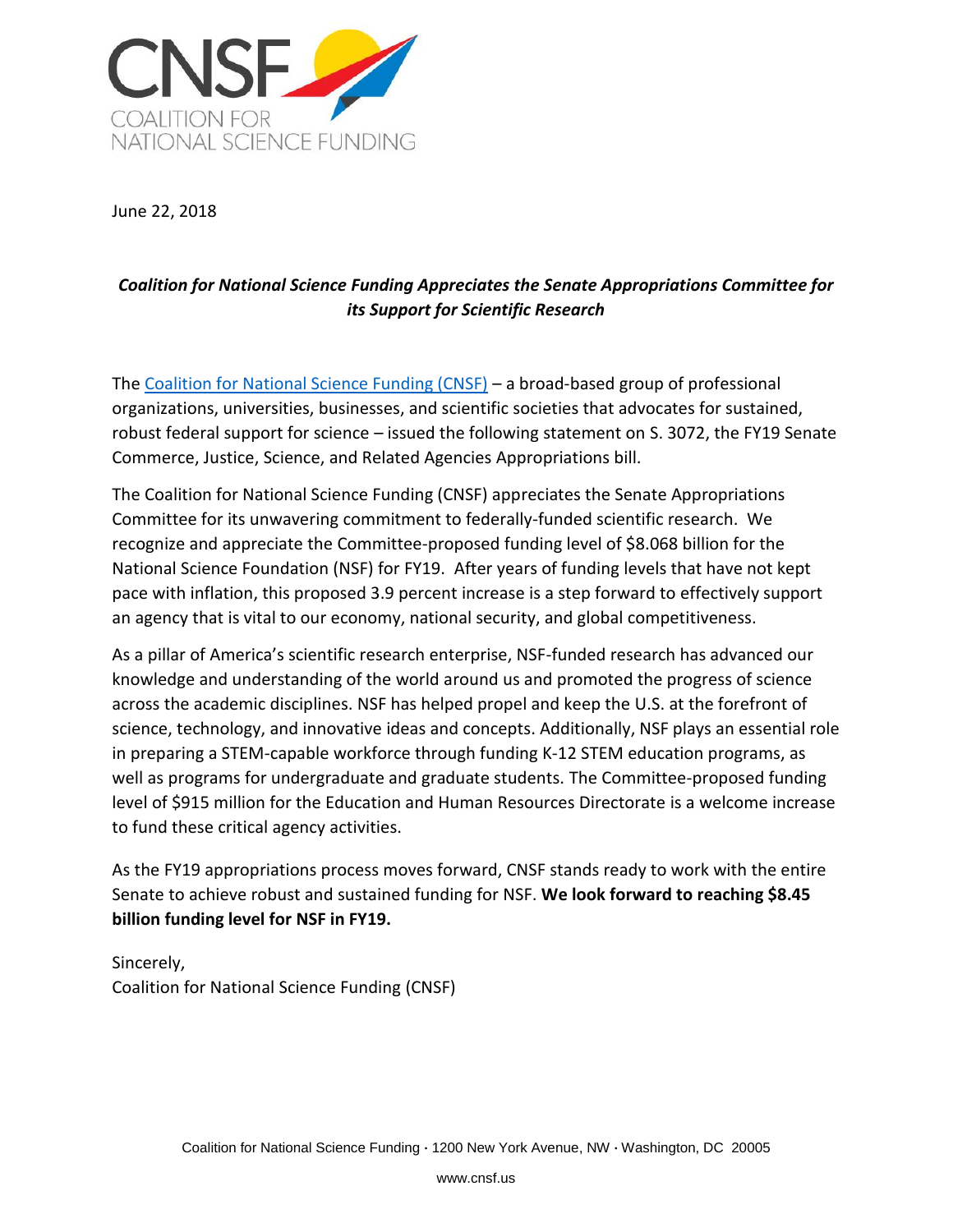

## **Coalition for National Science Funding**

Afterschool Alliance American Anthropological Association American Association for Dental Research American Association of **Geographers** American Association of Physics Teachers American Astronomical Society American Chemical Society American Educational Research Association American Geophysical Union American Geosciences Institute American Institute for Medical and Biological Engineering American Institute of Biological Sciences American Mathematical Society American Physiological Society American Political Science Association American Psychological Association American Society for Engineering Education American Society for Microbiology American Society of Agronomy American Society of Civil **Engineers** American Society of Mechanical Engineers American Society of Plant **Biologists** American Sociological Association

American Statistical Association Arafune Government Relations, LLC Archaeological Institute of America Associated Universities, Inc. Association for Psychological Science Association for Women in **Mathematics** Association for Women in Science Association of American Medical Colleges Association of American **Universities** Association of Public and Land-grant Universities Association of Research **Libraries** Association of Science-Technology Centers Battelle Biophysical Society Boise State University Bose Washington Partners, LLC Boston University Brandeis University Brown University California Institute of **Technology** Cavarocchi Ruscio Dennis Associates,LLC Coalition for Academic Scientific Computation Computing Research Association Consortium for Ocean Leadership Consortium of Social Science **Associations** 

Consortium of Universities for the Advancement of Hydrologic Science Inc. Cornell University Council of Graduate Schools Council On Governmental Relations Council on Undergraduate Research Crop Science Society of America Duke University Eastman Ecological Society of America Entomological Society of America Eversole Associates Federation of American Societies for Experimental Biology Federation of Associations in Behavioral & Brain Sciences Florida State University Geological Society of America George Mason University Georgia Institute of **Technology** Harvard University Human Factors and Ergonomics Society Incorporated Research Institutions for Seismology Indiana University Institute of Electrical and Electronics Engineers-USA Lehigh University Lewis-Burke Associates LLC Linguistic Society of America Massachusetts Institute of **Technology** Materials Research Society

Coalition for National Science Funding **·** 1200 New York Avenue, NW **·** Washington, DC 20005